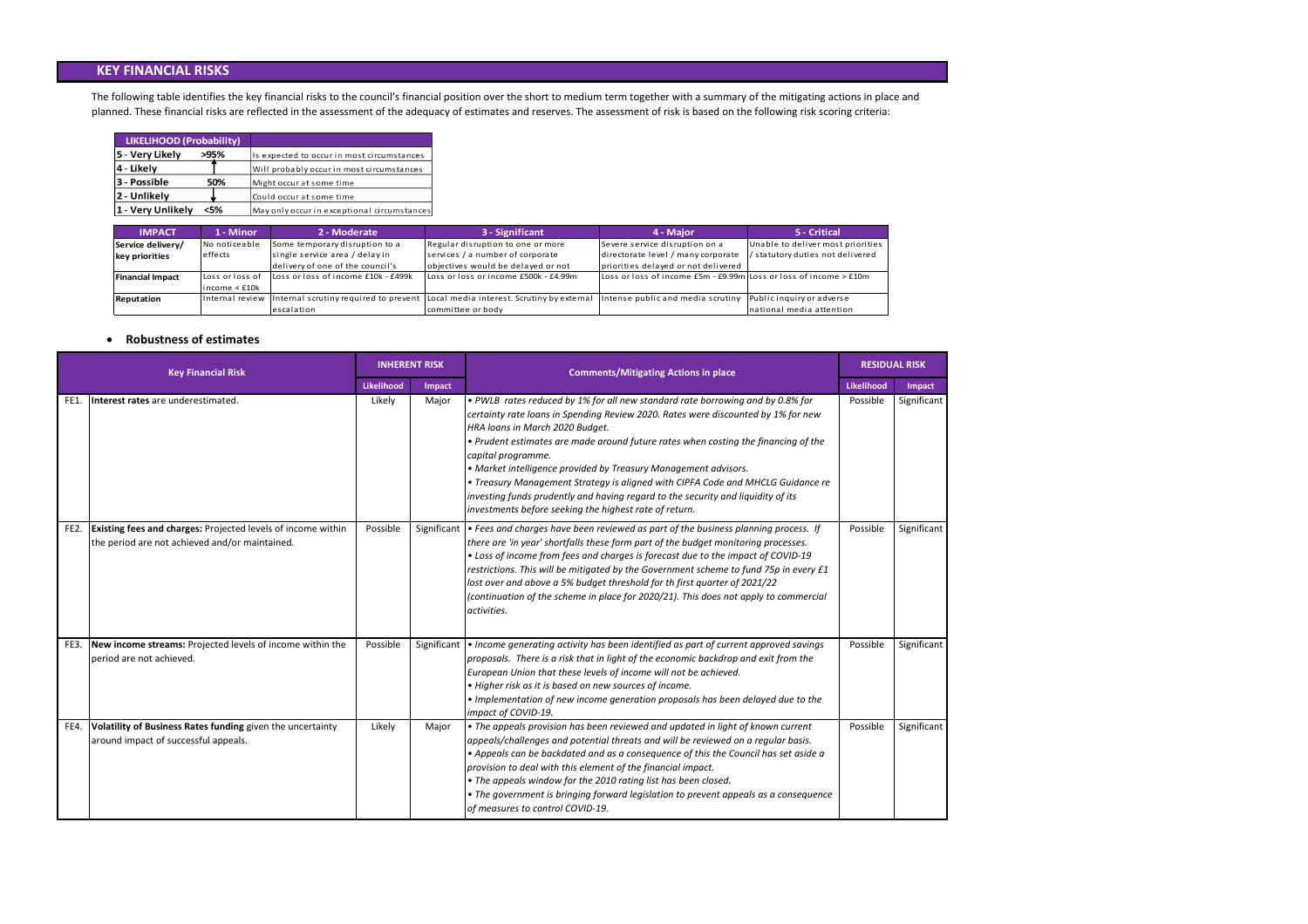#### **Robustness of estimates**

| <b>Key Financial Risk</b> |                                                                                                                                                                                                                                              | <b>INHERENT RISK</b> |             | <b>Comments/Mitigating Actions in place</b>                                                                                                                                                                                                                                                                                                                                                                                                             | <b>RESIDUAL RISK</b> |             |
|---------------------------|----------------------------------------------------------------------------------------------------------------------------------------------------------------------------------------------------------------------------------------------|----------------------|-------------|---------------------------------------------------------------------------------------------------------------------------------------------------------------------------------------------------------------------------------------------------------------------------------------------------------------------------------------------------------------------------------------------------------------------------------------------------------|----------------------|-------------|
|                           |                                                                                                                                                                                                                                              | Likelihood           | Impact      |                                                                                                                                                                                                                                                                                                                                                                                                                                                         | Likelihood           | Impact      |
| FE5.                      | Increase in demand led spending pressures (including impact<br>of Welfare Reform, social care, safeguarding) over and above<br>the current budget provision.                                                                                 | Possible             | Major       | • Annual budget setting process developed in consultation with service managers<br>. Monitoring of capital (quarterly) and revenue (monthly) budgets, reported to EMB<br>and Cabinet (Quarterly).<br>• Action plans to address any significant in year budget variances are agreed with<br>EMB with the status of the agreed actions reported to EMB on a monthly basis<br>• Action plans intended to manage/reduce the number of Looked After Children | Possible             | Significant |
| <b>FE6a.</b>              | Third party provider costs will increase as a result of the<br>introduction of the National Living Wage                                                                                                                                      | Very Likely          |             | Significant   • As each contract is procured any impact of this will need to be assessed and<br>addressed to ensure services are procured within budget.                                                                                                                                                                                                                                                                                                | Possible             | Significant |
| FE6b.                     | Third party provider costs increase as result of SCC having to<br>'step in' in the event of potential provider failure (social care<br>providers)                                                                                            | Possible             | Significant | • ICU contract monitoring arrangements and general market oversight and<br>intelligence                                                                                                                                                                                                                                                                                                                                                                 | Unlikely             | Moderate    |
| FE7.                      | Legal challenge to savings proposals that could result in the<br>proposal being either discontinued or revised.                                                                                                                              | Possible             | Significant | • Robust budget consultation process in place.                                                                                                                                                                                                                                                                                                                                                                                                          | Unlikely             | Moderate    |
| FE8.                      | Pressure on returns from investment properties in both the<br>short and longer term.                                                                                                                                                         | Possible             | Major       | • There is a full and robust process around the financial and legal analysis of the<br>individual investments.<br>· Investments are diversified between sectors.<br>• Expansion of the Property Investment Fund was removed in the 2021/22 budget<br>agreed in February 2021                                                                                                                                                                            | Possible             | Significant |
| FE9.                      | Voluntary sector is either unwilling or unable to support the<br>delivery of certain services or activities                                                                                                                                  | Possible             | Major       | . Review the overall expectation and co-ordination of the services required of the<br>voluntary sector.<br>• Consideration is given to this risk in deciding whether to design services around the<br>voluntary sector                                                                                                                                                                                                                                  | Possible             | Significant |
| FE10.                     | The council's service delivery partners seek to exit an<br>agreement or are no longer able to deliver the required<br>service or the council seeks to reach an exit agreement.                                                               | Likely               | Major       | • Central Contracts Team monitors and work closely with the council's significant<br>service delivery partners.<br>• Contractual obligations on both parties that set out the respective roles and<br>responsibilities.                                                                                                                                                                                                                                 | Possible             | Significant |
|                           | FE11. The Council may received reduced funding if Government<br>make changes to the Local Government funding mechanism.<br>Such changes may include removing the ring-fence for Public<br>Health Grant and rolling it in to general funding. | Possible             | Major       | . The Council will plan for any proposed changes through the Medium Term Financial<br>Strategy process.                                                                                                                                                                                                                                                                                                                                                 | Possible             | Major       |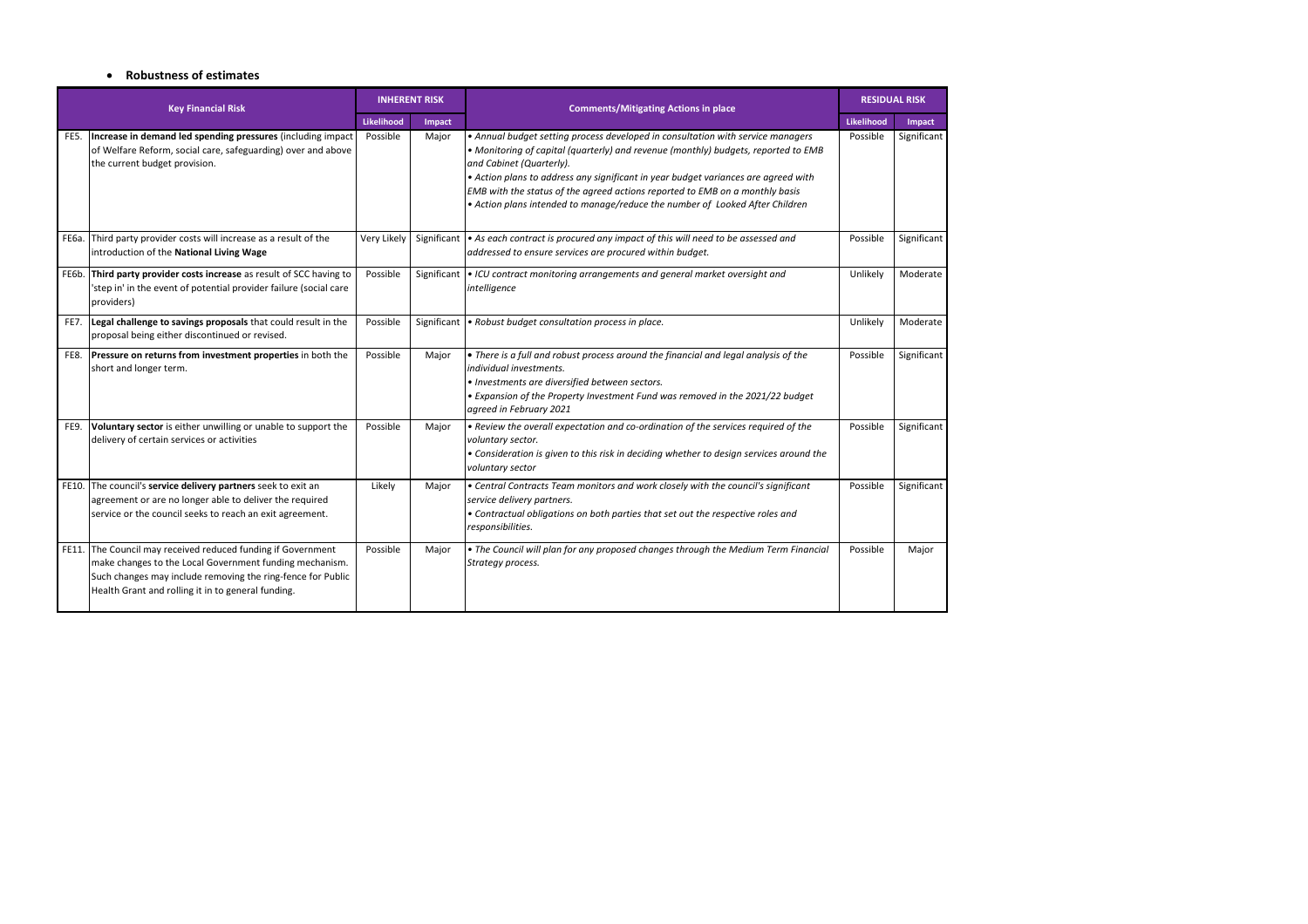# **Adequacy of proposed financial reserves**

| <b>Key Financial Risk</b> |                                                                                                                                                                                                                                                                      | <b>INHERENT RISK</b> |             | <b>Comments/Mitigating Actions</b>                                                                                                                                                                                                                                                                                                                                                                                                                                                                                                                                                                                                                                                                                                                                                                                                                                                                                                                                                                                                                                                                                                                                                                 | <b>RESIDUAL RISK</b> |             |
|---------------------------|----------------------------------------------------------------------------------------------------------------------------------------------------------------------------------------------------------------------------------------------------------------------|----------------------|-------------|----------------------------------------------------------------------------------------------------------------------------------------------------------------------------------------------------------------------------------------------------------------------------------------------------------------------------------------------------------------------------------------------------------------------------------------------------------------------------------------------------------------------------------------------------------------------------------------------------------------------------------------------------------------------------------------------------------------------------------------------------------------------------------------------------------------------------------------------------------------------------------------------------------------------------------------------------------------------------------------------------------------------------------------------------------------------------------------------------------------------------------------------------------------------------------------------------|----------------------|-------------|
|                           |                                                                                                                                                                                                                                                                      | Likelihood           | Impact      |                                                                                                                                                                                                                                                                                                                                                                                                                                                                                                                                                                                                                                                                                                                                                                                                                                                                                                                                                                                                                                                                                                                                                                                                    | Likelihood           | Impact      |
| FR1.                      | <b>Business Rate Retention &amp; Council Tax Growth - the council</b><br>fails to collect, retain and grow business rate income                                                                                                                                      | Possible             | Major       | . The assumption built into the MTFF is based on an annualised CPI Rate reflecting the<br>uplift set by government. The government has frozen the business rate multiplier for<br>2021/22, however councils will be compensated for this via grants.<br>• The current MTFF includes assumptions on growth which have been reviewed<br>compared with past expectations as factored into budget plans. This has been<br>undertaken in conjunction with the Growth service team and Business rate collection<br>team, including pipeline developments and their assumed operational dates. This will<br>be monitored on a frequent basis as part of the standard monitoring.<br>• Reserves can be used to offset the impact of shortfalls in estimated business rates,<br>giving time to adapt the budget and service planning.                                                                                                                                                                                                                                                                                                                                                                       | Possible             | Significant |
| FR <sub>2</sub>           | Delivery of all of the agreed savings is not achieved.                                                                                                                                                                                                               | Possible             | Critical    | • Progress and delivery of the overall Programme and individual projects is monitored<br>at Executive Director level, by EMB, with any non achievement forming part of the<br>normal budget monitoring action plan process.<br>• EMB review the validity and achievability of projects and provide approval (or not) to<br>projects                                                                                                                                                                                                                                                                                                                                                                                                                                                                                                                                                                                                                                                                                                                                                                                                                                                                | Unlikely             | Major       |
| FR3.                      | The Government could impose a lower Council Tax<br>referendum threshold and/or reduce or remove the Adult<br><b>Social Care Precept</b>                                                                                                                              | Possible             | Significant | . The 2021/22 budget included a 1.99% increase in the general Council Tax and the<br>MTFF agreed in February 2021 assumed a 1.99% increase in Council Tax for the years<br>2022/23 to 2024/25, in line with the Government's referendum limit of a 2% increase<br>on general Council Tax in the 2021/22 Final Local Government Finance Settlement.<br>• The Adult Social Care Precept was introduced as part of the Autumn 2015 Spending<br>Review and allowed local authorities with social care responsibilities to increase<br>Council Tax provided it was ring-fenced to Adult Social Care budgets. In the 2021/22<br>Provisional Settlement the Government consulted on a further 3% Precept, which the<br>Council applied in full in 2021/22.<br>• The option for a Social Care Precept has applied for a number of years, but we await<br>the Spending Review 2021 and the financial settlement to see if it will continue to<br>apply, or if Government present alternative proposals for the costs of Adult Social Care<br>in the forthcoming white paper.<br>• The new Executive formed in May 2021 published its approach at July Council for a<br>freeze with Council Tax for 2022/23. | Unlikely             | Significant |
| FR4.                      | Slippage in capital receipts (not accompanied by a slippage in<br>spend).                                                                                                                                                                                            | Possible             | Significant | • Non-receipt of any planned income will require a permanent draw from reserves,<br>additional borrowing or for savings to be found in the capital programme.<br>• Impact reflects the cost of borrowing in short term (the interest payments).                                                                                                                                                                                                                                                                                                                                                                                                                                                                                                                                                                                                                                                                                                                                                                                                                                                                                                                                                    | Possible             | Moderate    |
| FR5.                      | If building inflation was to exceed general inflation over a<br>prolonged period, this would have a significant adverse<br>impact on HRA balances and, in turn, the business model in<br>respect of the redevelopment and refurbishment of the SCC<br>Housing stock. | Possible             | Major       | • Surpluses are liable to change annually, either favourably or not, and this will be<br>reflected in the annual review of stock investment needs and estimated unit rates.<br>• Monitoring and assessment of potential impact with business model sufficiently<br>$f$ lexible to allow for reassessment of priority outcomes against available budget                                                                                                                                                                                                                                                                                                                                                                                                                                                                                                                                                                                                                                                                                                                                                                                                                                             | Possible             | Significant |
| FR6.                      | The level of funds within the internal insurance provisions is<br>inadequate to meet current or future demand                                                                                                                                                        | Possible             | Significant | • The adequacy of the provision is informed by the output from periodical (at least<br>triennial) external actuarial reviews of the funds.<br>• The level of funding required is reviewed as part of annual budget setting process<br>and the position, in respect of potential liabilities is reviewed on a monthly basis.                                                                                                                                                                                                                                                                                                                                                                                                                                                                                                                                                                                                                                                                                                                                                                                                                                                                        | Unlikely             | Significant |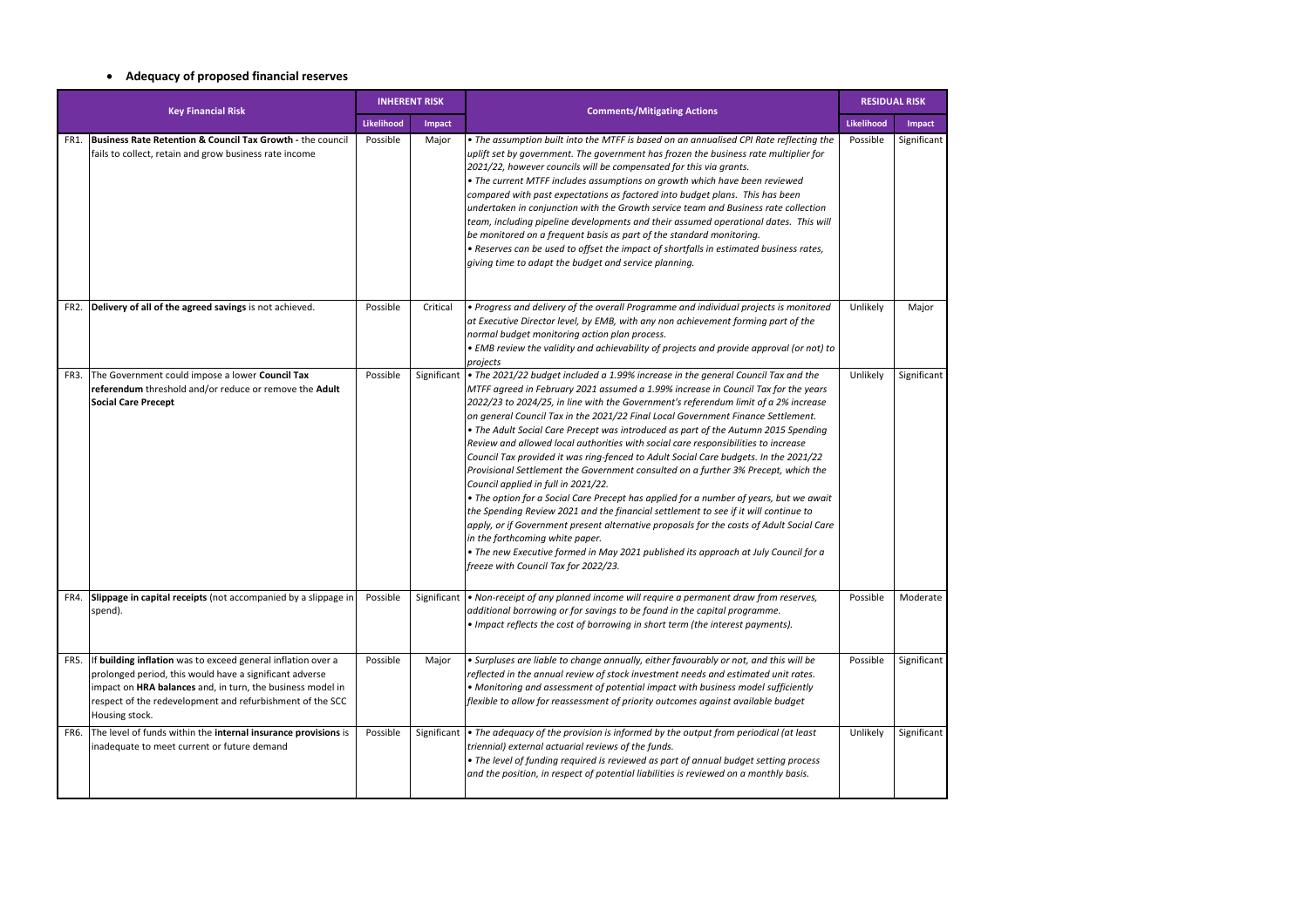# **Adequacy of proposed financial reserves**

| <b>Key Financial Risk</b> |                                                                                                                                                                                                                                                                                              | <b>INHERENT RISK</b> |             | <b>Comments/Mitigating Actions</b>                                                                                                                                                                                                                                                                                                                                                                                                                                                                                                                                                                                                                                                                                 | <b>RESIDUAL RISK</b> |               |
|---------------------------|----------------------------------------------------------------------------------------------------------------------------------------------------------------------------------------------------------------------------------------------------------------------------------------------|----------------------|-------------|--------------------------------------------------------------------------------------------------------------------------------------------------------------------------------------------------------------------------------------------------------------------------------------------------------------------------------------------------------------------------------------------------------------------------------------------------------------------------------------------------------------------------------------------------------------------------------------------------------------------------------------------------------------------------------------------------------------------|----------------------|---------------|
|                           |                                                                                                                                                                                                                                                                                              | Likelihood           | Impact      |                                                                                                                                                                                                                                                                                                                                                                                                                                                                                                                                                                                                                                                                                                                    | Likelihood           | <b>Impact</b> |
| FR7.                      | Ad hoc or unforeseen events / emergencies.                                                                                                                                                                                                                                                   | Possible             | Critical    | • The Council's Reserves may be utilised in respect of the financial impact of such an<br>event.<br>• Subject to the nature of the event alternative sources of funding might be available<br>e.g. Bellwin Scheme.<br>• The Government has allocated 5 tranches of un-ringfenced support funding to local<br>authorities to meet COVID-19 pressures and provided funding to meet some fees and<br>charges income losses and some irrecoverable tax losses, as well as providing some<br>ring-fenced grant funding for specific measures e.g. testing and tracing.<br>• Use of reserves may be required to meet COVID-19 expenditure pressures/income<br>losses not funded by Government.                           | Possible             | Major         |
| FR8.                      | The cost of implementing the Care Act 2014 is greater than<br>anticipated.                                                                                                                                                                                                                   | Possible             | Significant | • The Government announced a new basis for Social Care provision on 7 September<br>2021, with a "cap and floor" scheme being implemented from October 2023 to be<br>funded via a new Health and Social Care Levy.<br>. No costing analysis has been provided so it is unclear whether the quantum of<br>funding allocated at a national level will be sufficient to cover the costs of the scheme.<br>There is also a risk that the method for distributing the funding (yet to be developed)<br>will be unfavourable to the Council.<br>• Current planning assumptions are that the Council will receive funding to meet the<br>employer's cost of the new Health and Social Care Levy (payable from April 2022). | Possible             | Significant   |
| FR9.                      | <b>CCG</b> could seek to reduce its level of contribution to the<br>'pooled budgeting ' arrangement with SCC                                                                                                                                                                                 | Possible             | Major       | . Ongoing relationship and dialogue with CCG re shared objectives and outcomes.                                                                                                                                                                                                                                                                                                                                                                                                                                                                                                                                                                                                                                    | Unlikely             | Significant   |
| FR10.                     | The council is unable to quantify the financial impact on both<br>vulnerable individuals and key council services arising from<br>implementation of welfare reforms                                                                                                                          | Possible             |             | Significant The impact of Welfare Reform on all service areas will be difficult to monitor or to<br>mitigate against.                                                                                                                                                                                                                                                                                                                                                                                                                                                                                                                                                                                              | Possible             | Significant   |
|                           | FR11. Inflation increases at a higher rate than anticipated                                                                                                                                                                                                                                  | Possible             | Significant | • Assumptions have been made in the estimates about the likely level of general<br>inflation that will apply in 2021/22. CPI is currently running at 3.2% (August 2021),<br>above the anticipated level.<br>• Market intelligence provided by Arlingclose - independent treasury advisors<br>• An amount is included in the MTFF to cover key elements of inflation.<br>. Beyond this provision, it would be managed as an 'in year' issue and services would<br>be expected to absorb the difference.                                                                                                                                                                                                             | Possible             | Moderate      |
|                           | FR12. Pay Inflation is at a higher rate than anticipated                                                                                                                                                                                                                                     | Possible             |             | Significant $\bullet$ The MTFF model approved in February 2021 is based on a pay award of 0.5% for<br>2021/22, 1% for 2022/23 and 2023/24 and 2% for 2024/25 - this is based on the<br>Government's announcement in the Spending Review 2020 to freeze pay for non-NHS<br>public sector workers earning more than £24,000 a year<br>• It should be noted that the current offer for 2021/22 is 1.75%, with 2.75% for lowest<br>paid workers.                                                                                                                                                                                                                                                                       | Possible             | Significant   |
| <b>FR13</b>               | Exiting the European Union - Uncertainty and economic<br>forces, at least in the short term, within both the local<br>business and wider business sector may have an adverse<br>impact on investment decisions and local employment which,<br>in turn, would impact on business rate income. | Likely               | Significant | • National and local modelling in respect of the future approach to business rate<br>retention will need to reflect changes in the financial environment.<br>• There may be either pressure or incentives for non UK owned business to move<br>operations back to within an EU country.<br>• Treasury Management advisors are regularly updating the Council on the economic<br>impact of exiting the European Union, the strength of the pound, inflation and interest<br>rates.                                                                                                                                                                                                                                  | Likely               | Significant   |